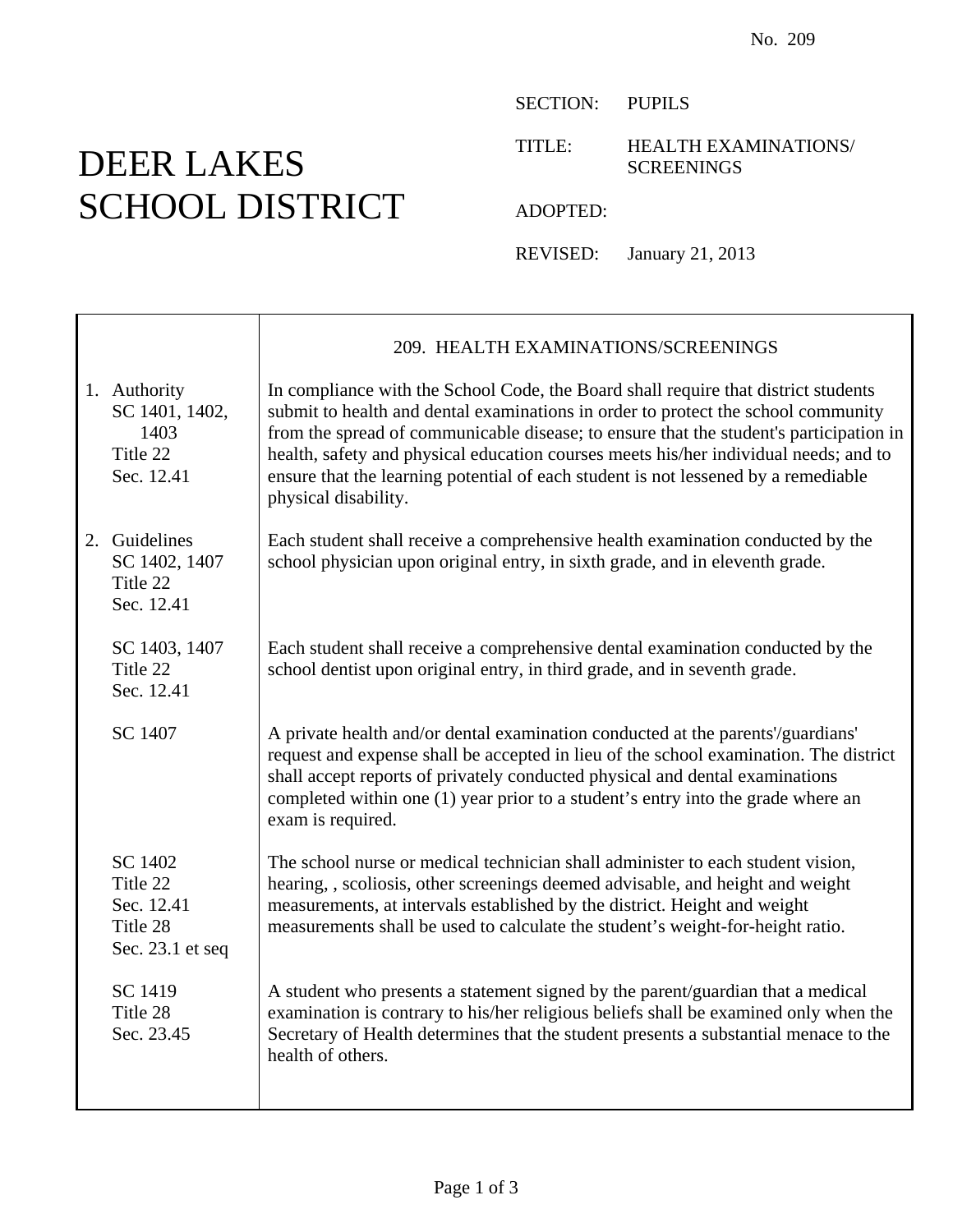## 209. HEALTH EXAMINATIONS/SCREENINGS - Pg. 2

|    | SC 1402, 1406<br>Title 22<br>Sec. 12.41                     | Where it appears to school health officials or teachers that a student deviates from<br>normal growth and development, or where school examinations reveal conditions<br>requiring health or dental care, the parent/guardian shall be informed; and a<br>recommendation shall be made that the parent/guardian consult a private physician<br>or dentist. The parent/guardian shall be required to report to the school the action<br>taken subsequent to such notification. If the parent/guardian fails to report the action<br>taken, the school nurse or school physician will make available a medical<br>examination for the student with parent permission. |
|----|-------------------------------------------------------------|---------------------------------------------------------------------------------------------------------------------------------------------------------------------------------------------------------------------------------------------------------------------------------------------------------------------------------------------------------------------------------------------------------------------------------------------------------------------------------------------------------------------------------------------------------------------------------------------------------------------------------------------------------------------|
|    | SC 1405<br>Title 28<br>Sec. 23.2<br>20 U.S.C.<br>Sec. 1232h | Parents/Guardians of students who are to receive physical and dental examinations<br>or screenings shall be notified. The notice shall include the date and location of the<br>examination or screening and notice that the parent/guardian may attend or may<br>have the examination or screening conducted privately at the parent's/guardian's<br>expense. Such statement may also include notification that the student may be<br>exempted from such examination or screening if it is contrary to the<br>parent's/guardian's religious beliefs.                                                                                                                |
|    |                                                             | <b>Health Records</b>                                                                                                                                                                                                                                                                                                                                                                                                                                                                                                                                                                                                                                               |
|    | SC 1402                                                     | The district shall maintain for each student a comprehensive health record which<br>includes a record of immunizations and the result of screenings, measurements,<br>regularly scheduled examinations and special examinations.                                                                                                                                                                                                                                                                                                                                                                                                                                    |
|    | SC 1409<br>Pol. 216                                         | All health records shall be confidential and shall be disclosed only when necessary<br>for the health of the student or when requested by the parent/guardian, in accordance<br>with law and Board policy.                                                                                                                                                                                                                                                                                                                                                                                                                                                          |
|    | SC 1409                                                     | Designated district staff shall request from the transferring school the health records<br>of students transferring into district schools. Staff shall respond to such requests for<br>the health records of students transferring from district schools to other schools.                                                                                                                                                                                                                                                                                                                                                                                          |
|    | SC 1409<br>Pol. 800                                         | The district shall destroy student health records only after the student has not been<br>enrolled in district schools for at least two (2) years.                                                                                                                                                                                                                                                                                                                                                                                                                                                                                                                   |
| 3. | Delegation of<br>Responsibility<br>SC 1402                  | The Superintendent or designee shall instruct all staff members to continually<br>observe students for conditions that indicate health problems or disability and to<br>promptly report such conditions to the school nurse.                                                                                                                                                                                                                                                                                                                                                                                                                                        |
|    | SC 1406                                                     | The Superintendent or designee shall ensure that notice is provided to all<br>parents/guardians regarding the existence of and eligibility for the Children's Health<br>Insurance Program (CHIP).                                                                                                                                                                                                                                                                                                                                                                                                                                                                   |
|    |                                                             | References:                                                                                                                                                                                                                                                                                                                                                                                                                                                                                                                                                                                                                                                         |